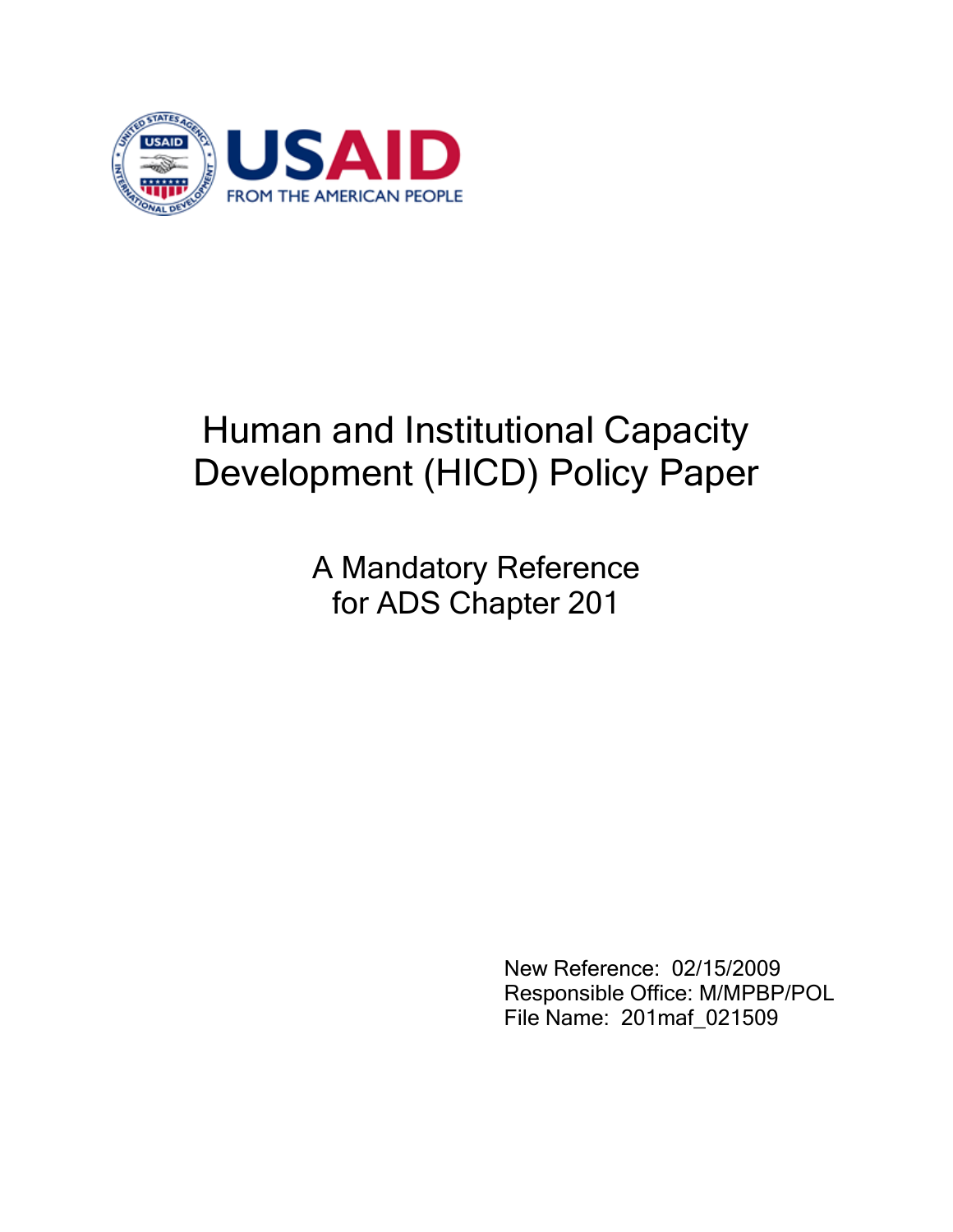#### **HUMAN AND INSTITUTIONAL CAPACITY DEVELOPMENT (HICD) POLICY PAPER**

The following paper sets forth a new United States Agency for International Development (USAID or the Agency) Policy for Human and Institutional Capacity Development (HICD).

### **I. PURPOSE**

 $\overline{a}$ 

This Policy document re-establishes the importance of an integrated HICD plan to promote effective and sustainable U.S. foreign assistance, and provides USAID operating units with guidelines for integrating an HICD approach into strategic planning and activity design and implementation. The objective of this paper is to provide policy guidance on how best to consistently apply the HICD approach in existing program planning, design, and implementation so that the

*For purposes of this Policy, Human and Institutional Capacity Development (HICD) is defined as a series of structured and integrated processes designed to remove significant barriers to the achievement of an institution's goals and objectives. HICD involves the systematic analysis of all the factors that affect performance, followed by specific interventions that address gaps between desired and actual institutional behaviors.* 

impact of USAID investments across all sectors is increased, and barriers to successful individual and institutional performance are decreased.

To help foster program sustainability, as part of its overall development approach, USAID must integrate organizational performance and human capacity development using a range of activities to strengthen the abilities of its public and private sector partners.

#### **II. BACKGROUND AND RATIONALE**

Achieving development objectives requires a clear understanding of the capacity of individuals and the organizations in which they work, as well as the range of factors that influence their performance. An integrated approach to assessing HICD offers a strategic and systemic<sup>[1](#page-1-0)</sup> approach to identifying and addressing performance gaps.

<span id="page-1-0"></span> $<sup>1</sup>$  Systemic refers to the interactions between the different levels (individual, organizational, and institutional). Not</sup> only skills and organizational procedures but also issues of incentives and governance must be reviewed. *Guidelines for Capacity Development in the Education Sector; within the Education for All-Fast Track Initiative Framework*, February 2008.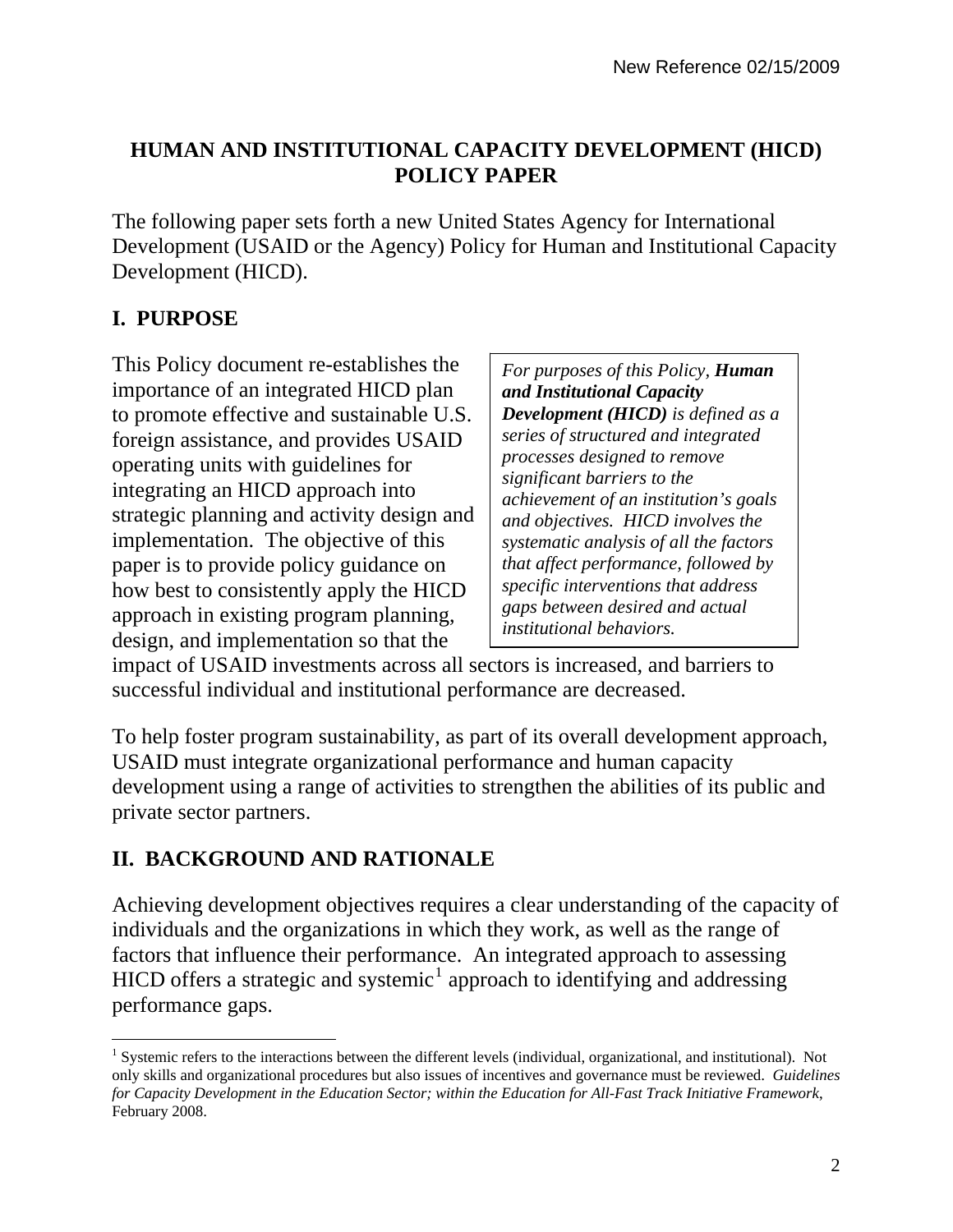Training and education can be important to implementing an HICD strategy. For example, in southern Sudan, an HICD assessment that called for the return of skilled and experienced Sudanese from the diaspora as volunteer health and education trainers helped the mission to pursue the foundation for "a just and durable peace." In Indonesia, an HICD assessment identified the need for a training program for a new generation of civic, economic, and government leaders at academic institutions in the United States, third countries, and at home.

Adequate and timely responses to the needs of public and private institutions are also important aspects of an HICD strategy. For example, in Macedonia, the State Commission for Prevention of Corruption received USAID assistance to develop a performance monitoring system, organize a donor meeting on corruption, and conduct a performance assessment of the Secretariat of the Commission. The country's State Education Inspectorate also benefited from portable computers, staff training to use the equipment, and the creation of a personnel system.

In Kosovo, an HICD review assisted the Ministry of Justice in its decision to improve its mentoring programs through internships for law students in various departments within the ministry. This led to a stronger Legal Affairs Department as a result of a series of legal drafting courses for staff and visits from legal experts who were brought in for group mentoring.

If U.S. foreign assistance is to be more effective, and its impact more sustainable, the targeted countries must have organizations and institutions<sup>[2](#page-2-0)</sup> capable of cultivating individuals with the knowledge, skills, and abilities needed to engage in economic and social development. This capacity must be determined during program/project design and integrated into implementation to help ensure a high rate of return on U.S. assistance investments—both in the short and long term, and across sectors and country types (rebuilding, developing, and sustaining). The need to enhance human and institutional capacity may outweigh other mission goals and objectives and thus warrant a review and shift in funding priorities accordingly.

 $\overline{a}$ 

<span id="page-2-0"></span> $2<sup>2</sup>$  If institutions can be defined as "rules of the game," organizations are how we structure ourselves to play the game. The key distinction between institutions and organizations is that of rules and players, according to North, Douglass C. Institutions, Institutional Change and Economic Performance, 1990, New York: Cambridge University Press) and the OECD/DAC 2006 Reference Document "The Challenge of Capacity Development."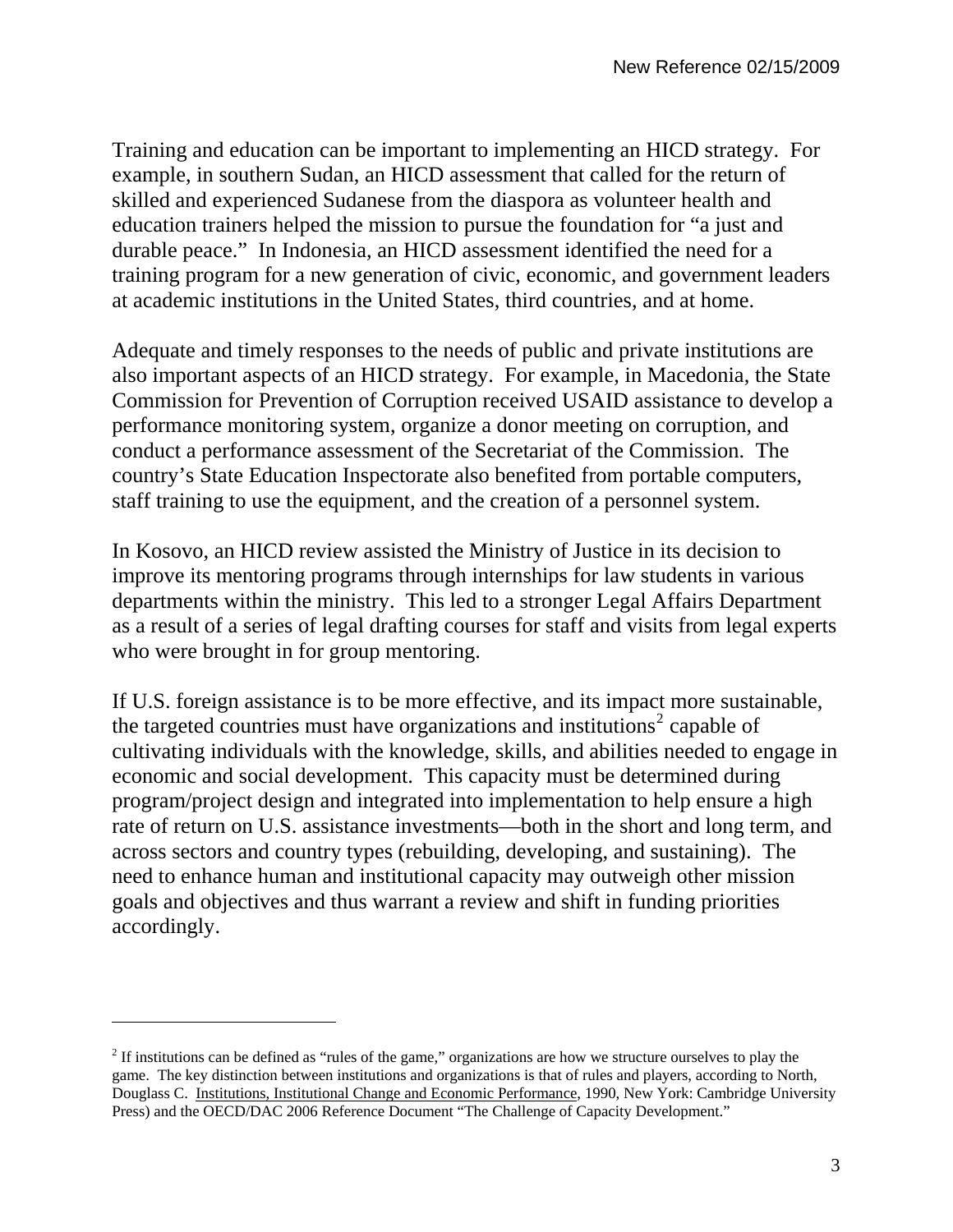#### **III. POLICY STATEMENT**

It is USAID policy to integrate a human and institutional capacity development approach when conducting regional, country, or sector strategic planning and when designing new development activities. Regional and pillar bureaus must address the integration of human and institutional capacity development when approving USAID-specific regional, country, or sector strategic plans.

#### **IV. PROGRAMMING CONSIDERATIONS**

The following considerations **should** guide implementation of the Agency's HICD policy, and can help bureaus and missions determine whether the integration of human and institutional capacity development has been appropriately addressed:

- Once an assistance objective or development activity is selected, **operating units should identify potential institutional weaknesses** that could limit the intended development impact and ensure that they are appropriately addressed. Operating units can determine the basis for this assessment and may draw upon analyses conducted by other donors, USAID staff, or contractors, as needed.
- **An operating unit's HICD approach should be described (in one page or less) in USAID strategic planning documents**, and include information on:
	- o How U.S.-sponsored programs contribute to local efforts to build and maintain human and institutional capacity.
	- o How HICD will benefit or advance other assistance goals and objectives.
	- o Illustrative interventions.
	- o Description of desired results.
- **Incorporate HICD approach at the Activity Level**: Develop new activities and projects using the HICD approach. For each new activity, the operating unit should outline (in one page or less) the most significant HICD issues that need to be considered during activity implementation. Performance measures and targets should be identified at the activity design stage.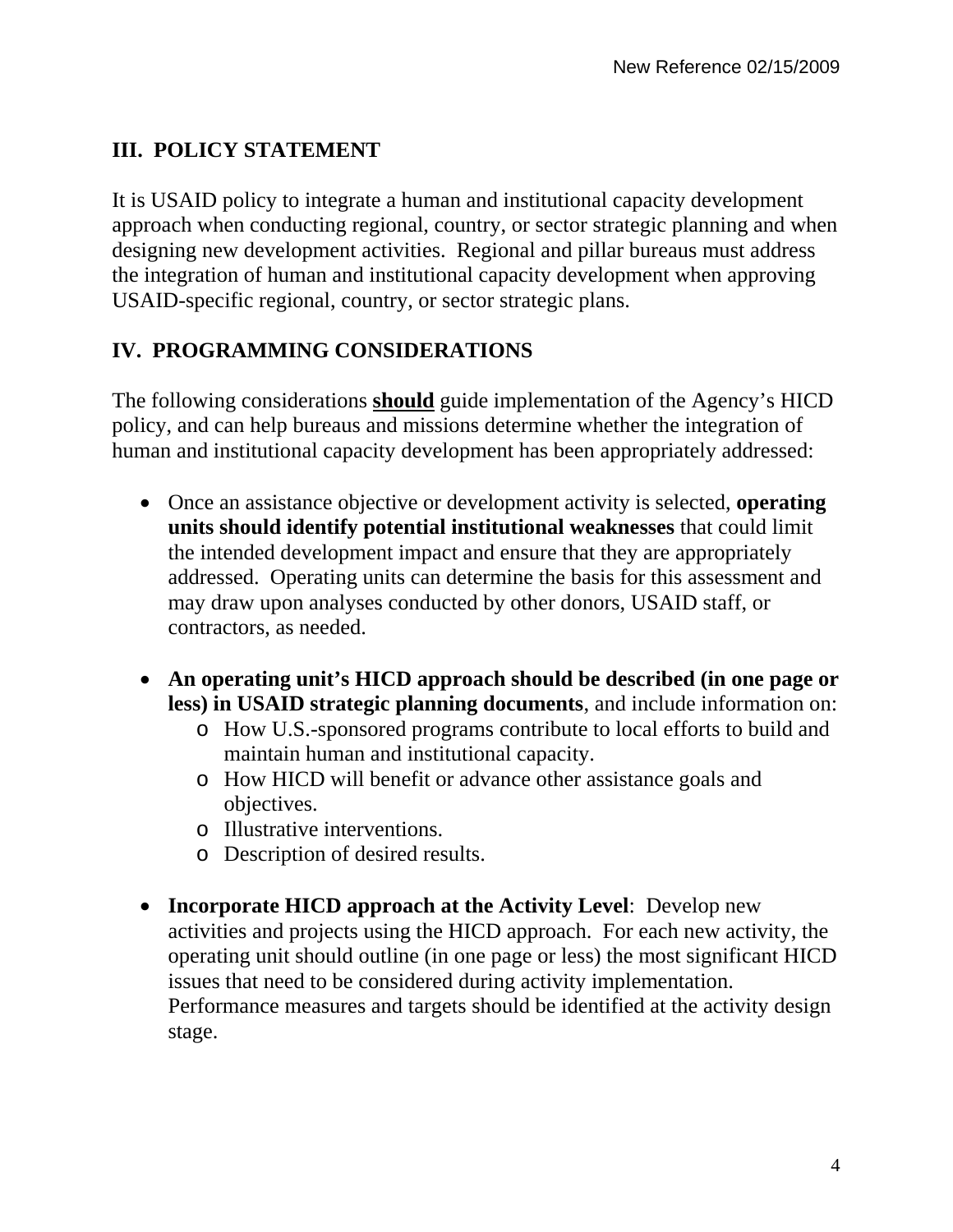- In support of the HICD strategic approach, particular care should be given to **ensure gender balance and inclusion of disenfranchised groups** including, but not limited to, youth, ex-combatants, ethnic minorities, trafficked persons, and persons with disabilities.
- **This policy applies to new projects and activities**, and the Acquisition and Assistance (A&A) awards implementing them, that were undertaken after the issuance of the HICD policy. However, all operating units are encouraged to use the HICD approach whenever possible.
- **Emergency and transition assistance activities are exempted from the HICD policy.** These include: (1) humanitarian and emergency disaster assistance; (2) transition assistance activities, including those funded from the Transition Initiative account; and (3) emergency food aid, authorized under Title II of the Agricultural Trade Development and Assistance Act of 1954, as amended (Public Law 480).

HICD approaches may include the following:

- **Consider the full range of factors that affect organizational performance** when planning and designing projects, including information, resources, incentives, knowledge/skill gaps, capacity, and motives.
- **Coordinate HICD approach and implementation with other donors.**
- **Build on existing successful and promising institutional performance improvement activities of USAID operating units.**
- **Develop, strengthen, and draw upon local and regional capacity** for assistance with HICD performance assessments, analyses, program design, and implementation. Special attention should be given to working with the local private sector, nongovernmental organizations, and tertiary education institutions. However, be aware of possible organizational conflicts of interest that may limit participation by these organizations in future A&A actions (for more guidance on organizational conflicts of interest see current on-line versions of Automated Directives System (ADS) Sections 201.3.4.2, 202.3.9, and their Additional Help Document entitled "Legal and Policy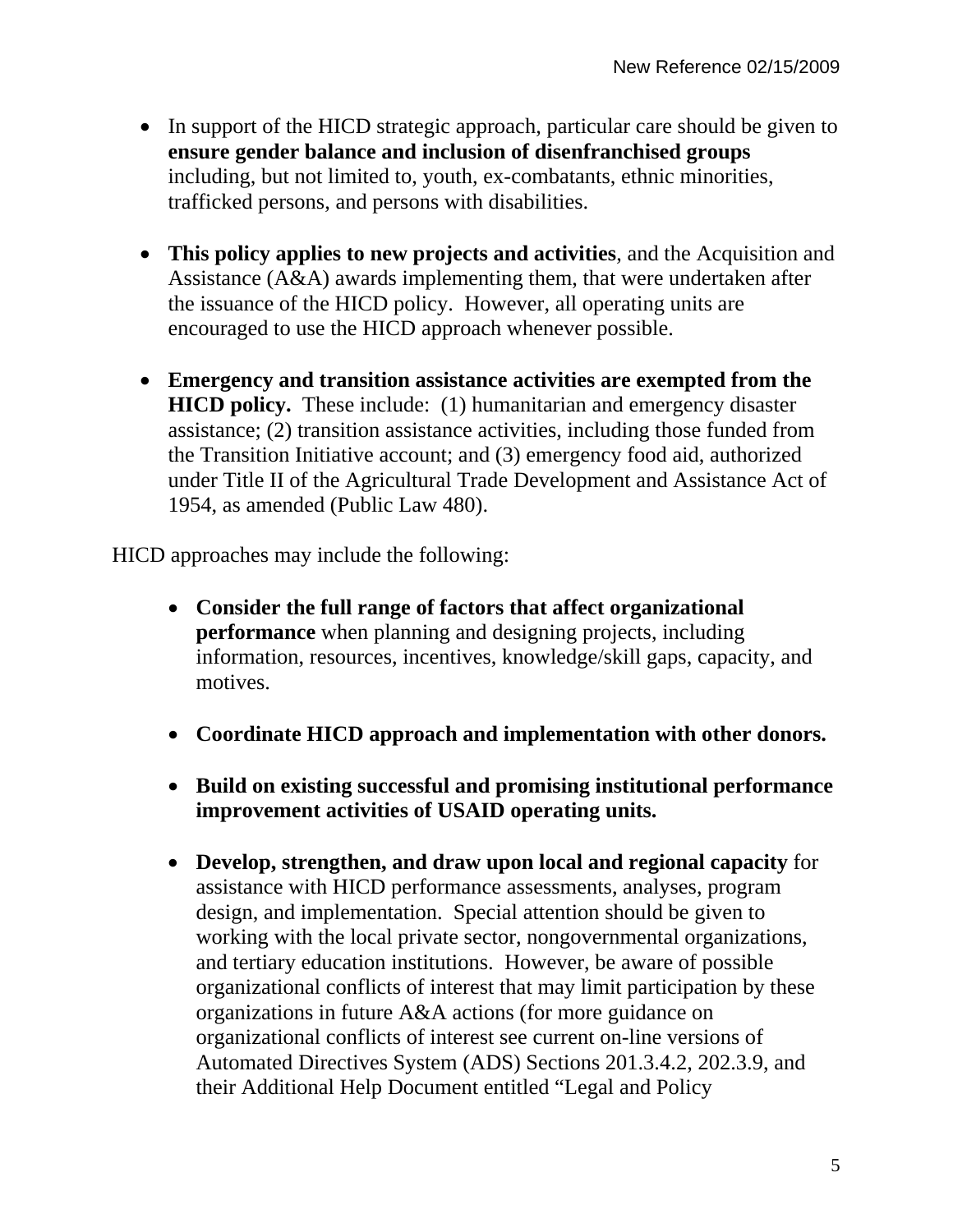Considerations When Involving Partners and Customers on Strategic Objective Teams and Other Consultations", 302.3. 4, and 303.3.6.4).

- **Implement the HICD policy in a manner consistent with partner country plans and United States Government commitments under the Paris Declaration on Aid Effectiveness.** For example, consider using partner country systems to implement activities and build capacity at the same time; training and technical assistance is to be aligned and coordinated with the host country plans and other donors' assistance.
- **Incorporate measuring and reporting on HICD results into Operational Plans** (through customized indicators as appropriate) **and Performance Monitoring and Evaluation Plans**, where appropriate. Focus on tangible, measurable performance improvement with short-, medium-, and long-term results.
- **View the Agency's HICD policy and programming considerations as a flexible and scalable** approach to be pursued within the context of each Mission's existing operational structure and strategic priorities.
- **Incorporate an HICD approach into statements of work or program descriptions for contracts, grants, and cooperative agreements when appropriate.**

## **V. TECHNICAL RESOURCES AND REFERENCES**

Guidance and resource materials, including lessons learned, promising approaches, planning aids, and technical assistance to help missions implement the HICD policy will be available from USAID/Washington.

## **VI. DEFINITIONS**

Human Capacity Development: Within USAID, Human Capacity Development currently refers mainly to training of short- and long-term duration held in the home country, the United States, or a third country. Types of training include technical training, study visits, leadership development, academic degree studies, and non-degree research. Participants are usually drawn from the public or private sector organizations with which a USAID mission is partnered in a development project, and may be mid- and high-level managers, local leaders, teachers and education administrators, technicians, and nongovernmental organization (NGO)